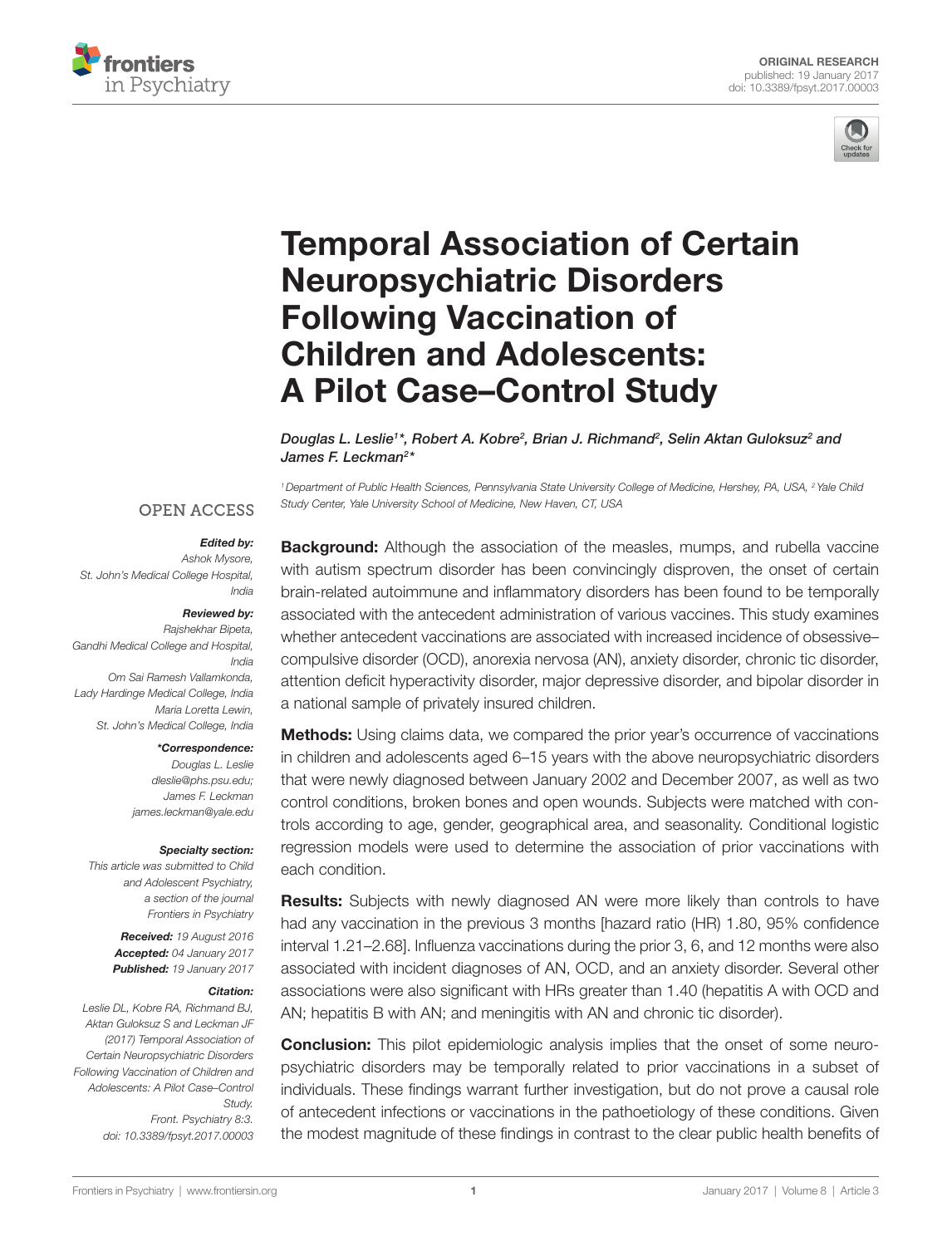the timely administration of vaccines in preventing mortality and morbidity in childhood infectious diseases, we encourage families to maintain vaccination schedules according to CDC guidelines.

Keywords: anorexia nervosa, obsessive–compulsive disorder, anxiety disorder, tic disorder, vaccination, influenza, meningococcus

# INTRODUCTION

There is a considerable body of scientific evidence indicating that the immune system plays a key role in normal brain development and in the pathobiology of several neuropsychiatric disorders ([1\)](#page-6-0). These include obsessive–compulsive disorder (OCD) ([2](#page-6-1), [3](#page-6-2)), anorexia nervosa (AN) ([4](#page-6-3)), tic disorders ([5\)](#page-6-4), attention deficit hyperactivity disorder (ADHD) ([6\)](#page-6-5), major depressive disorder [\(7\)](#page-6-6), and bipolar disorder ([8](#page-6-7)). The precise role immune mechanisms play in these disorders remains to be determined.

In light of the role of the immune system in these central nervous system (CNS) conditions, the impact of vaccines on childhood-onset neuropsychiatric diseases had been considered and was mainly addressed with regards to the administration of the measles, mumps, and rubella (MMR) vaccine (and its various components) and the subsequent development of autism spectrum disorder (ASD). Although the controversy over MMR vaccination and ASD still exists for some members of the public, this association has been convincingly disproven ([9](#page-6-8), [10](#page-6-9)). On the other hand, the onset of a limited number of autoimmune and inflammatory disorders affecting the CNS has been found to be temporally associated with the antecedent administration of various vaccines [\(11\)](#page-6-10). These disorders include idiopathic thrombocytopenic purpura, acute disseminated encephalomyelitis, and Guillain–Barré syndrome among others ([12](#page-6-11)[–16\)](#page-6-12). More recently, data have emerged indicating an association between the administration of the H1N1 influenza vaccine containing the AS03 adjuvant and the subsequent new onset of narcolepsy in several northern European countries ([17](#page-6-13), [18\)](#page-6-14). The immune mechanisms and host factors underlying these associations have not been identified or fully characterized, although preliminary data are beginning to emerge ([18](#page-6-14)[–23](#page-6-15)).

Given this growing body of evidence of immunological involvement in CNS conditions, and despite the controversy concerning the link between ASD and MMR and the clear public health importance of vaccinations, we hypothesized that some vaccines could have an impact in a subset of susceptible individuals and aimed to investigate whether there is a temporal association between the antecedent administration of vaccines and the onset of several neuropsychiatric disorders, including OCD, AN, tic disorder, anxiety disorder, ADHD, major depressive disorder, and bipolar disorder using a case–control population-based pediatric sample (children aged 6–15 years). To assess the specificity of any statistical associations, we also determined whether or not there were any temporal associations between antecedent vaccine administration and the occurrence of broken bones or open wounds.

# MATERIALS AND METHODS

Data were obtained from the MarketScan® Commercial Claims and Encounters database, which is constructed and maintained by Truven Health Analytics. Data from 2002 to 2007 were used for the study. MarketScan consists of de-identified reimbursed health-care claims for employees, retirees, and their dependents of over 250 medium and large employers and health plans. Hence, individuals included in the database are covered under private insurance plans; no Medicaid or Medicare data are included. The database includes claims information describing the health-care experiences for approximately 56 million covered lives per year. The database is divided into subsections, including inpatient claims, outpatient claims, outpatient prescription drug claims, and enrollment information. Claims data in each of the subsections contain a unique patient identifier and information on patient age, gender, geographic location (including state and three-digit zip code), and type of health plan.

The inpatient and outpatient services subsections of the MarketScan database contain information on all services performed in an inpatient or outpatient setting. These data include information on dates of services, the diagnoses associated with the claim, and the procedures performed. The outpatient services subsection includes information for all services performed in a doctor's office, hospital outpatient clinic, emergency room, or other outpatient facility. Previous studies have used the MarketScan database to examine health-care service use and costs for children [\(24](#page-6-16)[–29](#page-6-17)).

# Study Population

The study sample consisted of children aged 6–15 with a diagnosis of one of the following conditions (ICD-9 codes in parentheses): OCD (300.3), AN (307.1), anxiety disorder (300.0–300.2), tic disorder (307.20 or 307.22), ADHD (314), major depression (296.2–296.3), and bipolar disorder (296.0–296.2, 296.4–296.8). To test the specificity of the models, we also included children with broken bones (800–829) and open wounds (870–897). To identify new cases, we further limited the sample in each diagnostic group to children who were continuously enrolled for at least 1 year prior to their first diagnosis for the condition (the index date). Next, a matched one-to-one control group was constructed for each diagnostic group consisting of children who did not have the condition of interest and were matched with their corresponding case on age, gender, date of the start of continuous enrollment, and three-digit zip code. Because vaccines tend to occur during certain times of year (such as before summer camps or the beginning of school), controls were also required to have an outpatient visit at which they did not receive a vaccine within 15 days of the date that the corresponding case was first diagnosed with the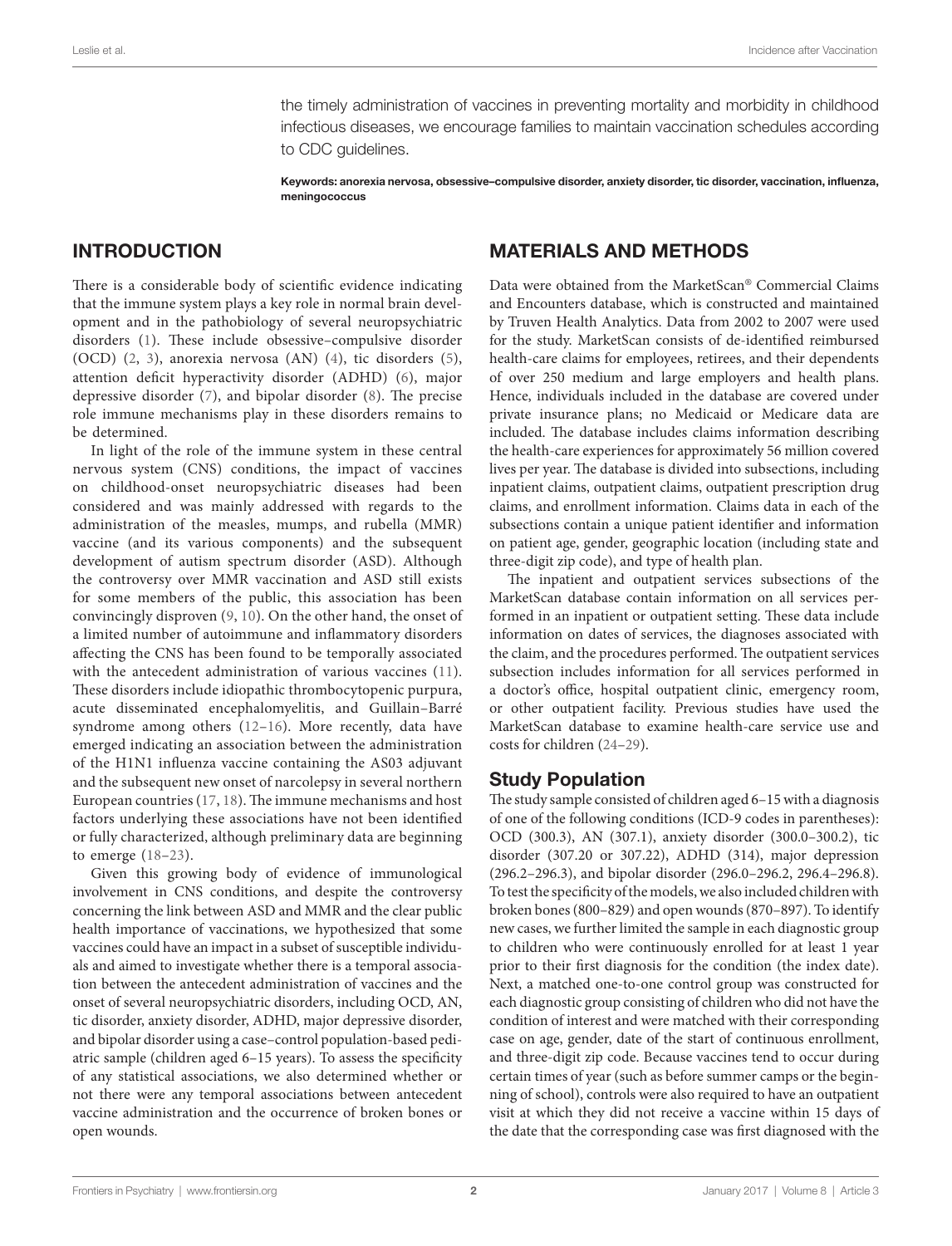condition, in an effort to control for seasonality. The date of this visit was the index date for children in the control group.

For each diagnostic group and their corresponding controls, individuals who were vaccinated in the 3, 6, or 12 months before the index date were identified. Exposure to vaccines was measured using CPT codes (list available from the authors upon request) and ICD-9 codes (V03–V06 or V07.2). Exposure to specific vaccines, including influenza, tetanus and diphtheria (TD), hepatitis A, hepatitis B, meningitis, and varicella, was tracked.

## Statistical Analysis

The analyses were performed for each diagnostic group (and their controls) separately. Children with multiple conditions (e.g., ADHD and tic disorder) were included in each of the corresponding analytic groups. First, the proportion of children who were exposed to vaccines in the period before the index date was compared across the case and control groups. Next, bivariate conditional logistic regression models were estimated to determine the hazard ratios (HRs) and 95% confidence intervals (95% CIs) associated with the effect of vaccine exposure on having the condition of interest. Separate models were run for the 3-, 6-, and 12-month periods preceding the index date for each diagnostic group. The study was approved by the Penn State College of Medicine Institutional Review Board.

## RESULTS

Characteristics of each of the diagnostic groups are presented in **[Table 1](#page-2-0)**. Sample sizes ranged from 551 children diagnosed with AN to 85,151 children with a broken bone. The average age ranged from 9.5  $\pm$  2.5 for children with tic disorder to 13.3  $\pm$  1.7 for children with AN. Not surprisingly, the distribution of sex varied considerably across diagnostic groups, with higher percentages of females in the AN (86.6%) and major depression (56.3%) categories and higher proportions of males in the tic disorder (76.4%), ADHD (66.8%), open wound (62.2%), broken bone (58.4%), OCD (56.6%), and bipolar disorder (54.1%) categories.

Rates of receipt of vaccines in the 6 months before the first diagnosis of the disorder are also reported in **[Table 1](#page-2-0)** and varied considerably across diagnostic groups. Receipt of any vaccine in the previous 6 months was highest for children with AN (21.4%), followed by OCD (15.9%) and tic disorder (15.8%), and was lowest for children with open wounds (10.3%). Rates of receipt of specific vaccines were fairly low, ranging from 0.5% for the hepatitis vaccine among children with tic disorder to 8.4% for the influenza vaccine among children with tic disorder. In general, vaccination rates were highest among children in the AN, OCD, and tic disorder groups and were lowest for children in the open wound or bipolar disorder groups.

<span id="page-2-0"></span>**[Table 2](#page-3-0)** presents HRs from the bivariate associations of receipt of vaccine within the 3-, 6-, and 12-month periods preceding the index date for each diagnostic group compared to their matched controls. Children with OCD, AN, anxiety disorder, or ADHD were more likely to have had a vaccination in each of the preceding periods than their matched controls, and children with tic disorder were more likely to have had a vaccination in the

| Characteristic                  | <b>Broken</b><br>bone |                  | wound<br>Open  |                  | OCD                 |                             | Anorexia<br>nervosa                                                                         |                     | disorder<br>Anxiety              |                         | disorder<br>۴                                                                       |                                   | <b>ADHD</b>                               |                 | depression<br>Major |                                                                                                                                             | disorder<br><b>Bipolar</b> |                                                  |
|---------------------------------|-----------------------|------------------|----------------|------------------|---------------------|-----------------------------|---------------------------------------------------------------------------------------------|---------------------|----------------------------------|-------------------------|-------------------------------------------------------------------------------------|-----------------------------------|-------------------------------------------|-----------------|---------------------|---------------------------------------------------------------------------------------------------------------------------------------------|----------------------------|--------------------------------------------------|
|                                 | 2                     | న                | 2              | ್ಲೆ              | z                   | న్                          | 2                                                                                           | ್ಲೆ                 | 2                                | $\epsilon$              | 2                                                                                   | ್ಲೆ                               | 2                                         | న్              | 2                   | న్                                                                                                                                          | 2                          | వ్                                               |
|                                 | 85,151                |                  | 73,290         |                  | 3,222               |                             | 551                                                                                         |                     | 23,462                           |                         | 2,547                                                                               |                                   | 46,640                                    |                 | 13,295              |                                                                                                                                             | 5,892                      |                                                  |
| Age, mean ± SD                  | $11.1 \pm 2.7$        |                  | $10.6 \pm 2.9$ |                  | 2.6<br>$11.1 \pm$   |                             | $13.3 \pm 1.7$                                                                              |                     | $11.3 \pm 2.8$                   |                         | $.5 \pm 2.5$<br>တ                                                                   |                                   | $10.3 \pm 2.8$                            |                 | $12.9 \pm 2.2$      |                                                                                                                                             | $12.3 \pm 2.6$             |                                                  |
| Gender<br>Male                  | 49,689                | 58.4             | 45,562         | 62.2             |                     |                             | 74                                                                                          |                     |                                  |                         |                                                                                     |                                   |                                           | 66.8            |                     |                                                                                                                                             |                            | 54.1                                             |
| Female                          | 35,462                | 41.6             | 27,728         | 37.8             | 1,825<br>1,397      | 56.6<br>43.4                | 477                                                                                         | $13.4$<br>86.6      | 11,357<br>12,105                 | 48.4<br>51.6            | 1,945<br>602                                                                        | 76.4<br>23.6                      | $31,170$<br>$15,470$                      | 33.2            | 5,811<br>7,484      | 43.7<br>56.3                                                                                                                                | 3,185<br>2,707             | 45.9                                             |
| Receipt of vaccine <sup>®</sup> |                       |                  |                |                  |                     |                             |                                                                                             |                     |                                  |                         |                                                                                     |                                   |                                           |                 |                     |                                                                                                                                             |                            |                                                  |
| Any vaccine                     | 10,308                | 12.1             |                | 10.3             |                     |                             |                                                                                             |                     |                                  |                         |                                                                                     | 15.8                              |                                           |                 |                     |                                                                                                                                             |                            | 11.6                                             |
| <b>Influenza</b>                | 3,550                 | 4.2              | 2,783          | 3.8              | 512<br>246          | $15.00$<br>$7.5$<br>$2.1$   |                                                                                             | 7<br>7 6 9<br>7 4 9 |                                  |                         |                                                                                     |                                   |                                           |                 |                     |                                                                                                                                             |                            |                                                  |
|                                 | 2,061                 | 2.4              | 1,358          |                  | 68                  |                             | $\frac{10}{10}$ \$ $\frac{10}{10}$ \$ $\frac{10}{10}$ \$ $\frac{10}{10}$ \$ $\frac{10}{10}$ |                     | 3,389<br>1,418<br>5,525<br>5,233 | d<br>Govdood<br>Towdood | $\frac{4}{3}$ $\frac{4}{4}$ $\frac{4}{3}$ $\frac{4}{3}$ $\frac{4}{3}$ $\frac{4}{4}$ | 8<br>2 1 2 3 0 4 1<br>3 4 1 0 4 1 | 5,536<br>2,366<br>5,055<br>5,065<br>5,065 | 110000000000000 |                     | $\frac{1}{2}$ $\frac{1}{4}$ $\frac{1}{3}$ $\frac{1}{5}$ $\frac{1}{5}$ $\frac{1}{5}$ $\frac{1}{5}$ $\frac{1}{5}$ $\frac{1}{5}$ $\frac{1}{5}$ | 87785884                   | $\begin{array}{c} 4.2 \\ 2.7 \\ 1.7 \end{array}$ |
| HepA                            | 1,950                 | 2.3              | 1,462          | 2.0              | 86                  | 2.7                         |                                                                                             |                     |                                  |                         |                                                                                     |                                   |                                           |                 |                     |                                                                                                                                             |                            |                                                  |
| HepB                            | 713                   | $0.\overline{8}$ | 550            | $0.\overline{8}$ | $\approx$           | 0.6                         |                                                                                             |                     |                                  |                         |                                                                                     |                                   |                                           |                 |                     |                                                                                                                                             |                            | $-1.5$                                           |
| Meningitis                      | ,325                  | $\frac{6}{1}$    | 835            | Ξ                | $\overleftarrow{6}$ | $\frac{9}{1}$ $\frac{6}{1}$ |                                                                                             |                     |                                  |                         |                                                                                     |                                   | 495                                       |                 |                     |                                                                                                                                             |                            |                                                  |
| Varicella                       | .002                  | $\frac{2}{1}$    | 750            | $\frac{1}{2}$    | 52                  |                             | $\infty$                                                                                    |                     |                                  |                         |                                                                                     |                                   | 577                                       |                 |                     |                                                                                                                                             |                            | $\overline{0.7}$                                 |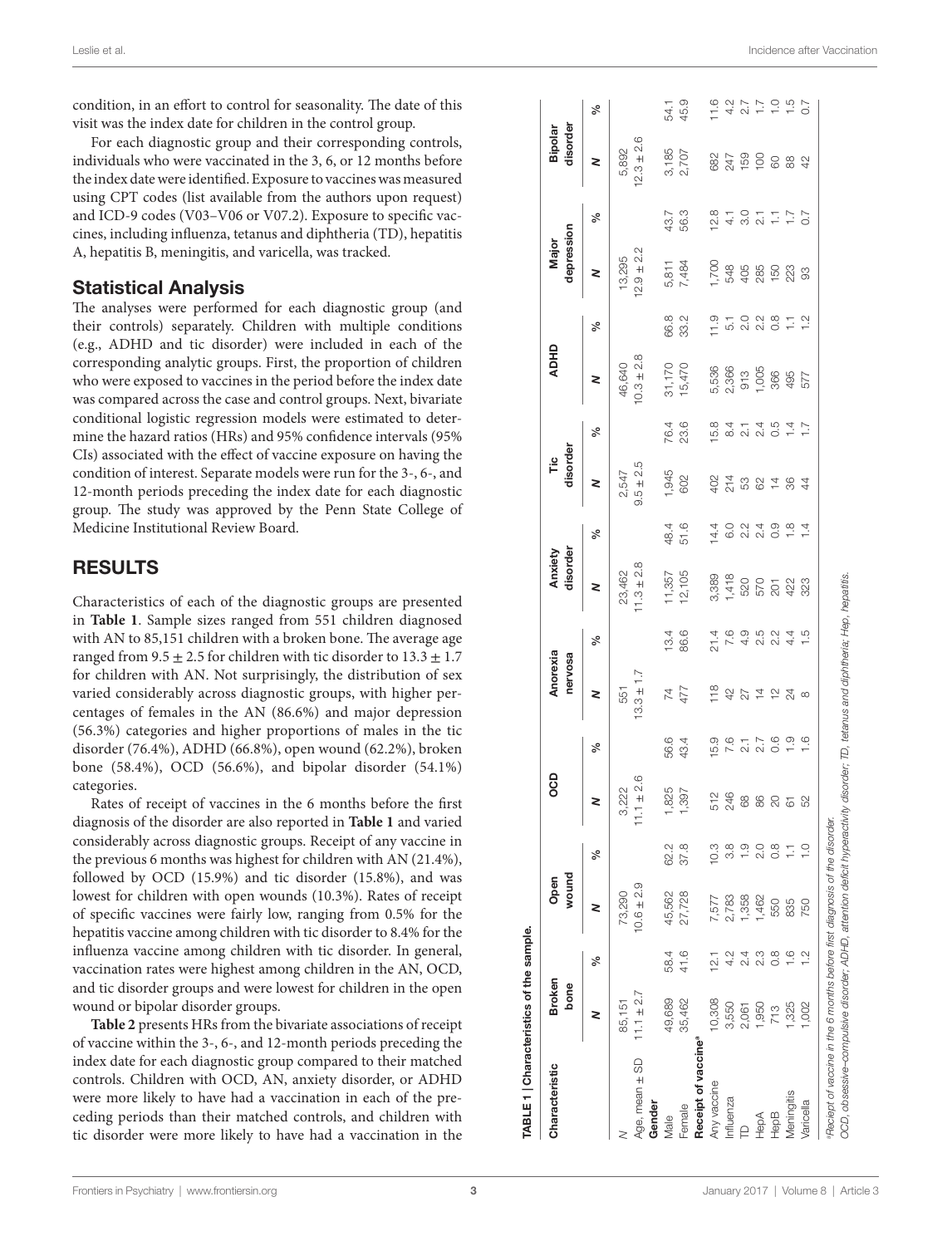TABLE 2 | Bivariate associations of receipt of vaccine with new diagnosis.<sup>a</sup>

| Vaccine           | <b>Broken bone</b><br>$N = 85,151$ |      |        |           | Open wound<br>$N = 73,290$ |        |           | <b>OCD</b><br>$N = 3,222$ |        |           | Anorexia<br>nervosa $N = 551$ |        |           | <b>Anxiety disorder</b><br>$N = 23,462$ |        |           | <b>Tic disorder</b><br>$N = 2,547$ |      |      | <b>ADHD</b><br>$N = 46,640$ |        | <b>Major depression</b><br>$N = 13,295$ |      |        |           | <b>Bipolar disorder</b><br>$N = 5,892$ |        |
|-------------------|------------------------------------|------|--------|-----------|----------------------------|--------|-----------|---------------------------|--------|-----------|-------------------------------|--------|-----------|-----------------------------------------|--------|-----------|------------------------------------|------|------|-----------------------------|--------|-----------------------------------------|------|--------|-----------|----------------------------------------|--------|
|                   | Hazard<br>ratio<br>(HR)            |      | 95% CI | <b>HR</b> |                            | 95% CI | <b>HR</b> |                           | 95% CI | <b>HR</b> |                               | 95% CI | <b>HR</b> |                                         | 95% CI | <b>HR</b> | 95% CI                             |      | HR   |                             | 95% CI | <b>HR</b>                               |      | 95% CI | <b>HR</b> |                                        | 95% CI |
| Any vaccine       |                                    |      |        |           |                            |        |           |                           |        |           |                               |        |           |                                         |        |           |                                    |      |      |                             |        |                                         |      |        |           |                                        |        |
| 3 months          | 1.04                               | 1.00 | 1.08   | 0.96      | 0.92                       | 1.00   | 1.23      | 1.02                      | 1.49   | 1.80      | 1.21                          | 2.68   | 1.12      | 1.04                                    | 1.20   | 1.11      | 0.90                               | 1.38 | 1.06 | 1.00                        | 1.12   | 0.88                                    | 0.80 | 0.97   | 0.87      | 0.75                                   | 1.01   |
| 6 months          | 1.08                               | 1.05 | 1.11   | 0.97      | 0.94                       | 1.01   | 1.27      | 1.10                      | 1.47   | 1.63      | 1.17                          | 2.27   | 1.13      | 1.07                                    | 1.19   | 1.25      | 1.06                               | 1.47 | 1.04 | 1.00                        | 1.09   | 0.92                                    | 0.86 | 0.99   | 0.82      | 0.73                                   | 0.91   |
| 12 months         | 1.07                               | 1.04 | 1.09   | 0.97      | 0.94                       | 1.00   | 1.23      | 1.09                      | 1.38   | 1.47      | 1.12                          | 1.93   | 1.14      | 1.09                                    | 1.19   | 1.19      | 1.04                               | 1.36 | 1.08 | 1.05                        | 1.12   | 0.89                                    | 0.84 | 0.95   | 0.87      | 0.79                                   | 0.95   |
| Influenza         |                                    |      |        |           |                            |        |           |                           |        |           |                               |        |           |                                         |        |           |                                    |      |      |                             |        |                                         |      |        |           |                                        |        |
| 3 months          | 1.03                               | 0.96 | 1.11   | 0.93      | 0.86                       | 1.01   | 1.36      | 1.02                      | 1.82   | 2.20      | 1.10                          | 4.38   | 1.23      | 1.10                                    | 1.38   | 1.24      | 0.91                               | 1.67 | 0.98 | 0.91                        | 1.07   | 0.81                                    | 0.68 | 0.96   | 0.71      | 0.55                                   | 0.92   |
| 6 months          | 1.07                               | 1.02 | 1.13   | 0.96      | 0.91                       | 1.02   | 1.48      | 1.21                      | 1.83   | 1.83      | 1.07                          | 3.15   | 1.24      | 1.14                                    | 1.35   | 1.27      | 1.02                               | 1.58 | 0.97 | 0.91                        | 1.02   | 0.89                                    | 0.79 | 1.00   | 0.84      | 0.70                                   | 1.00   |
| 12 months         | 1.06                               | 1.02 | 1.09   | 0.97      | 0.93                       | 1.01   | 1.35      | 1.16                      | 1.59   | 1.52      | 0.99                          | 2.34   | 1.27      | 1.19                                    | 1.35   | 1.28      | 1.08                               | 1.50 | 1.04 | 0.99                        | 1.09   | 0.93                                    | 0.84 | 1.02   | 0.87      | 0.76                                   | 1.00   |
| <b>TD</b>         |                                    |      |        |           |                            |        |           |                           |        |           |                               |        |           |                                         |        |           |                                    |      |      |                             |        |                                         |      |        |           |                                        |        |
| 3 months          | 1.02                               | 0.94 | 1.11   | 0.92      | 0.83                       | 1.02   | 1.15      | 0.72                      | 1.84   | 1.70      | 0.78                          | 3.71   | 0.95      | 0.80                                    | 1.13   | 0.86      | 0.47                               | 1.60 | 1.04 | 0.91                        | 1.19   | 0.95                                    | 0.78 | 1.16   | 0.83      | 0.62                                   | 1.12   |
| 6 months          | 1.07                               | 1.00 | 1.14   | 0.94      | 0.87                       | 1.01   | 1.07      | 0.75                      | 1.51   | 1.77      | 0.90                          | 3.49   | 0.91      | 0.80                                    | 1.03   | 1.24      | 0.82                               | 1.88 | 1.03 | 0.93                        | 1.13   | 0.96                                    | 0.83 | 1.10   | 0.82      | 0.66                                   | 1.02   |
| 12 months         | 1.07                               | 1.02 | 1.12   | 0.93      | 0.88                       | 0.98   | 0.99      | 0.77                      | 1.26   | 1.63      | 1.05                          | 2.52   | 0.98      | 0.90                                    | 1.07   | 0.93      | 0.67                               | 1.30 | 1.04 | 0.97                        | 1.11   | 0.90                                    | 0.82 | 1.00   | 0.80      | 0.68                                   | 0.93   |
| HepA              |                                    |      |        |           |                            |        |           |                           |        |           |                               |        |           |                                         |        |           |                                    |      |      |                             |        |                                         |      |        |           |                                        |        |
| 3 months          | 1.02                               | 0.94 | 1.12   | 0.97      | 0.88                       | 1.07   | 1.47      | 0.92                      | 2.33   | 1.60      | 0.52                          | 4.89   | 1.00      | 0.85                                    | 1.18   | 1.13      | 0.70                               | 1.83 | 1.03 | 0.92                        | 1.17   | 0.86                                    | 0.68 | 1.08   | 1.03      | 0.73                                   | 1.47   |
| 6 months          | 1.05                               | 0.98 | 1.12   | 0.99      | 0.92                       | 1.07   | 1.43      | 1.02                      | 2.01   | 1.09      | 0.48                          | 2.51   | 1.08      | 0.95                                    | 1.22   | 1.35      | 0.92                               | 1.98 | 1.05 | 0.96                        | 1.15   | 0.95                                    | 0.81 | 1.13   | 0.79      | 0.60                                   | 1.03   |
| 12 months         | 1.08                               | 1.02 | 1.13   | 0.99      | 0.93                       | 1.05   | 1.40      | 1.07                      | 1.82   | 1.73      | 0.89                          | 3.37   | 1.00      | 0.91                                    | 1.10   | 1.17      | 0.88                               | 1.56 | 1.09 | 1.02                        | 1.18   | 0.97                                    | 0.86 | 1.11   | 0.81      | 0.66                                   | 1.00   |
| HepB              |                                    |      |        |           |                            |        |           |                           |        |           |                               |        |           |                                         |        |           |                                    |      |      |                             |        |                                         |      |        |           |                                        |        |
| 3 months          | 1.08                               | 0.93 | 1.25   | 1.05      | 0.89                       | 1.24   | 0.71      | 0.32                      | 1.61   | 3.00      | 0.61                          | 14.86  | 1.01      | 0.76                                    | 1.34   | 1.40      | 0.44                               | 4.41 | 1.13 | 0.91                        | 1.39   | 1.05                                    | 0.77 | 1.43   | 0.97      | 0.61                                   | 1.56   |
| 6 months          | 1.02                               | 0.92 | 1.13   | 1.02      | 0.91                       | 1.15   | 0.80      | 0.45                      | 1.44   | 1.71      | 0.68                          | 4.35   | 1.01      | 0.83                                    | 1.23   | 1.17      | 0.54                               | 2.52 | 1.07 | 0.92                        | 1.24   | 0.89                                    | 0.71 | 1.11   | 0.91      | 0.64                                   | 1.29   |
| 12 months         | 1.03                               | 0.95 | 1.11   | 1.00      | 0.91                       | 1.09   | 0.93      | 0.60                      | 1.44   | 1.55      | 0.72                          | 3.30   | 1.01      | 0.89                                    | 1.16   | 1.19      | 0.61                               | 2.31 | 1.06 | 0.95                        | 1.18   | 1.00                                    | 0.85 | 1.18   | 1.07      | 0.83                                   | 1.38   |
| <b>Meningitis</b> |                                    |      |        |           |                            |        |           |                           |        |           |                               |        |           |                                         |        |           |                                    |      |      |                             |        |                                         |      |        |           |                                        |        |
| 3 months          | 1.05                               | 0.95 | 1.17   | 1.04      | 0.92                       | 1.19   | 1.10      | 0.67                      | 1.80   | 1.71      | 0.68                          | 4.35   | 1.06      | 0.88                                    | 1.27   | 1.46      | 0.72                               | 2.95 | 1.16 | 0.98                        | 1.38   | 0.89                                    | 0.70 | 1.13   | 0.87      | 0.57                                   | 1.33   |
| 6 months          | 1.08                               | 1.00 | 1.17   | 1.02      | 0.92                       | 1.12   | 1.15      | 0.78                      | 1.71   | 1.75      | 0.86                          | 3.56   | 1.12      | 0.97                                    | 1.29   | 1.94      | 1.08                               | 3.46 | 1.08 | 0.95                        | 1.23   | 0.88                                    | 0.73 | 1.05   | 0.82      | 0.61                                   | 1.11   |
| 12 months         | 1.06                               | 0.99 | 1.14   | 1.02      | 0.94                       | 1.10   | 1.34      | 0.96                      | 1.87   | 1.42      | 0.79                          | 2.56   | 1.14      | 1.01                                    | 1.29   | 1.73      | 1.07                               | 2.80 | 1.06 | 0.95                        | 1.18   | 0.81                                    | 0.70 | 0.94   | 0.85      | 0.67                                   | 1.09   |
| Varicella         |                                    |      |        |           |                            |        |           |                           |        |           |                               |        |           |                                         |        |           |                                    |      |      |                             |        |                                         |      |        |           |                                        |        |
| 3 months          | 0.88                               | 0.79 | 0.99   | 0.90      | 0.79                       | 1.03   | 1.33      | 0.79                      | 2.26   | 1.00      | 0.20                          | 4.96   | 1.06      | 0.85                                    | 1.31   | 0.73      | 0.42                               | .27  | 1.06 | 0.90                        | 1.24   | 0.85                                    | 0.58 | 1.24   | 1.08      | 0.63                                   | 1.87   |
| 6 months          | 0.97                               | 0.88 | 1.06   | 0.96      | 0.87                       | 1.07   | 1.38      | 0.89                      | 2.15   | 2.66      | 0.71                          | 10.04  | 1.17      | 0.99                                    | 1.38   | 0.91      | 0.59                               | 1.40 | 1.09 | 0.97                        | 1.23   | 0.85                                    | 0.64 | 1.14   | 0.79      | 0.52                                   | 1.21   |
| 12 months         | 1.00                               | 0.93 | 1.08   | 0.93      | 0.85                       | 1.01   | 1.36      | 0.92                      | 1.99   | 1.29      | 0.48                          | 3.45   | 1.11      | 0.97                                    | 1.28   | 0.97      | 0.67                               | 1.40 | 1.06 | 0.95                        | 1.17   | 0.84                                    | 0.66 | 1.06   | 0.74      | 0.53                                   | 1.05   |

<span id="page-3-0"></span>"Cases and controls matched on date (±15 days, see text) of the start of continuous enrollment, year of birth, gender, and three-digit zip code. N's represent cases only. Results in bold are statistically significant at p *OCD, obsessive–compulsive disorder; ADHD, attention deficit hyperactivity disorder; TD, tetanus and diphtheria; Hep, hepatitis.*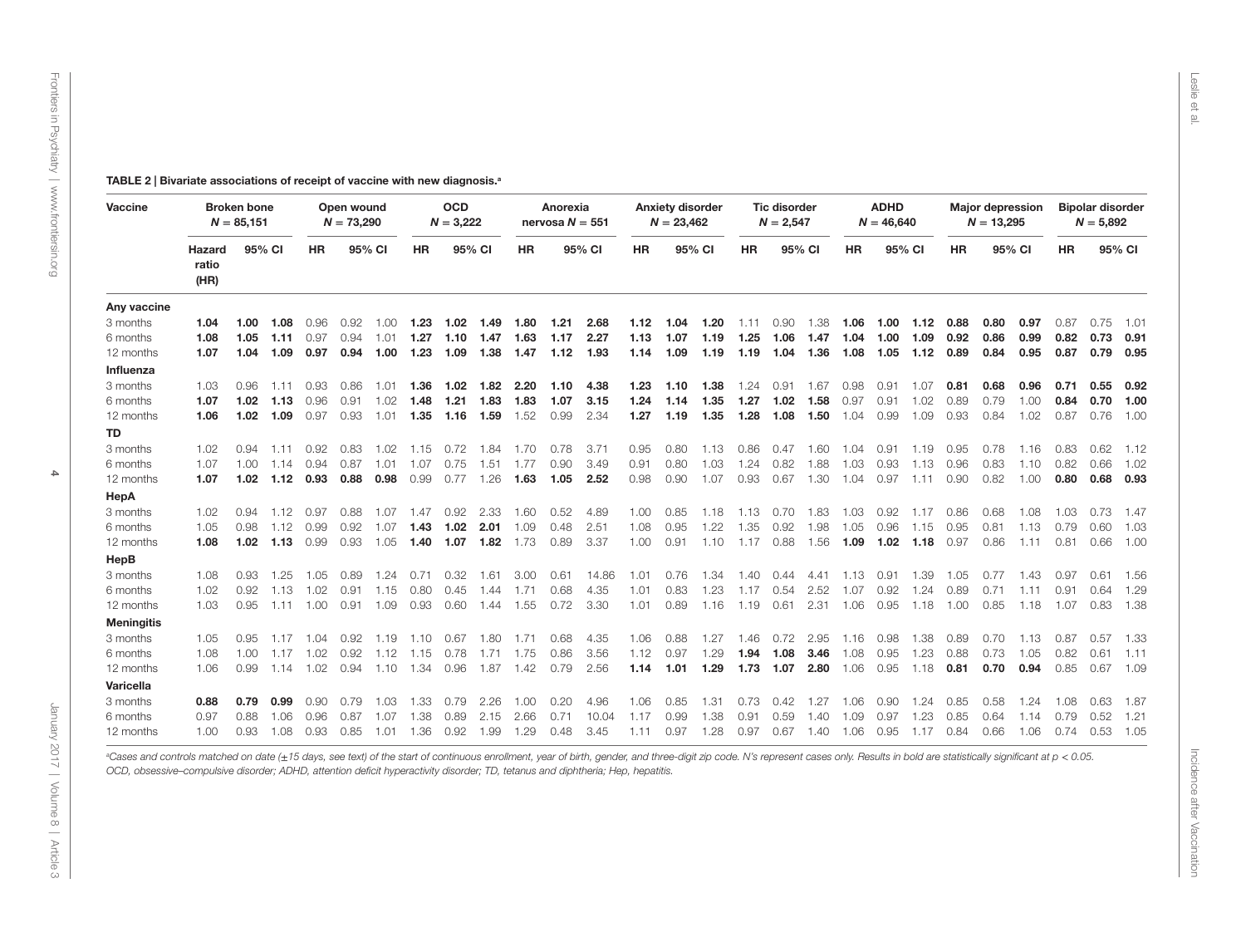preceding 6- and 12-month periods than their matched controls. HRs associated with receipt of any vaccine were highest for children with AN, ranging from 1.47 (95% CI 1.12–1.93) for the 12-month preceding period to 1.80 (95% CI 1.21–2.68) for the 3-month preceding period, followed by OCD, which ranged from 1.23 for both the 12-month (95% CI 1.12–1.93) and 3-month (95% CI 1.02–1.49) preceding periods to 1.27 (95% CI 1.10–1.47) for the 6-month preceding period. However, children with broken bones were also more likely to have had a vaccination in the preceding period, although the HRs were smaller, ranging from 1.04 (95% CI 1.00–1.08) for the 3-month preceding period to 1.08 (95% CI 1.05–1.11) for the 6-month preceding period. The other control condition, open wounds, showed no increased incidence following vaccinations. In addition, children with major depression were *less* likely to have had a vaccination in all 3 preceding periods, and children with bipolar disorder were also *less* likely to have had a vaccination in the 6- or 12-month preceding periods.

There were fewer statistically significant results when looking at the effects of the individual vaccines. Children with OCD were more likely to have received the influenza vaccine in each of the preceding periods, or the hepatitis A vaccine in the previous 6 or 12 months. Children with AN were also more likely to have received the influenza vaccine in the preceding 3 or 6 months, or the TD vaccine in the previous 12 months. Children with anxiety disorder were more likely to have received the influenza vaccine in the previous 12 months. Children with tic disorder were more likely to have received an influenza or a meningococcal vaccine in the previous 6 or 12 months. However, children with broken bones were also slightly more likely to have received the influenza vaccine during the previous 3-, 6-, and 12-month intervals. In contrast, children with major depression were *less* likely to have received the influenza vaccine in the previous 3 months or the meningitis vaccine in the previous 12 months. Similarly, children with bipolar disorder were also *less* likely to have received the influenza vaccine in the previous 3 or 6 months. Antecedent vaccination with any vaccine and with the TD vaccine during the previous 12 months was very modestly associated with a *decreased* incidence of open wounds (**[Table 2](#page-3-0)**).

## **DISCUSSION**

The principal findings of this study are as follows: (i) children with OCD, AN, anxiety disorder, and tic disorder were more likely to have received influenza vaccine during the preceding 1-year period (for OCD in the preceding 3-, 6-, and 12-month periods; for AN in the preceding 3- and 6-month periods; for anxiety disorder in the preceding 6- and 12-month periods; for tic disorder in the preceding 6- and 12-month periods) and (ii) HRs associated with receipt of any vaccine were highest for children with AN, ranging from 1.47 for the 12-month preceding period to 1.80 for the 3-month preceding period, followed by OCD, which ranged from 1.23 for both the 12- and 3-month preceding periods to 1.27 for the 6-month preceding period. However, if we apply a high standard [so that the upper limit of the of the 95% CI of the HR observed for the association between the administration of any vaccine and the subsequent occurrence of a broken bone (1.11) falls below the lower limit of the 95% CI observed for any of the HRs for any of the neuropsychiatric disorders], only the findings for AN pass this stringent threshold (**[Table 2](#page-3-0)**). Applying a similar high standard for the individual vaccines, the only associations that pass this threshold concern the influenza vaccine given in the preceding 6- and 12-month periods for OCD and anxiety disorders.

Our findings showing that children with AN, OCD, or a tic disorder were more likely to have received the influenza vaccine in the preceding periods were noteworthy given the findings of increased incidence of narcolepsy in Finland, Sweden, Ireland, Norway, England, and France after vaccination with AS03 adjuvanted H1N1 vaccine ([17,](#page-6-13) [18\)](#page-6-14). Studies also show a threefold increase in the incidence of narcolepsy after following the 2009 H1N1 pandemic in China [\(30](#page-6-18)). Although the strong association between HLA class II and narcolepsy suggests that narcolepsy may be an autoimmune disorder, the exact mechanism leading to immune-related narcolepsy is not completely understood and other host factors are likely to play an important role ([31](#page-6-19), [32](#page-6-20)). Investigators have made use of *in silico* techniques to begin to identify potential causal pathways and the relevant host factors [\(19\)](#page-6-21). More recently, Ahmed et al. [\(23](#page-6-15)) have shown that the H1N1 influenza vaccine containing the AS03 adjuvant triggers antibodies that bind to hypocretin receptor 2a. Additional work is needed to replicate and extend these findings.

It is also of note that the observed association between the antecedent administration of the influenza vaccine and the new onset of AN and OCD may suggest that aberrant immune functioning may be a common pathogenetic pathway for OCD and AN. The high comorbidity rates between OCD and AN, common cortico-striatal abnormalities in neuroimaging studies, and antiputamen antibodies both in OCD and AN cases are some of the shared features of these two disorders worth considering [\(33](#page-6-22)[–35](#page-6-23)). In addition, the increased risk for autoimmune disorders (such as type 1 diabetes mellitus, Crohn's disease, and celiac disease) in eating disorders ([36](#page-6-24)) and the documented comorbidity of OCD and autoimmune diseases (such as systemic lupus erythematosus, thyroid dysfunction, and multiple sclerosis) ([35](#page-6-23)) indicate the possible shared host factors and the role of immune-mediated mechanisms in the development of AN and OCD. We also note the findings of Zastrow and colleagues that vaccination to prevent H1N1 influenza is recommendable even in extremely underweight AN patients ([37\)](#page-6-25).

Limitations of this study include that we were unable to control for the fact that providers may designate ICD-9 insurance billing codes for vaccines generally without specifying the particular vaccine. Additionally, we were unable to match claims by providers in order to control for the diagnostic predilections of individual physicians and account for the possibility that some physicians might be more (or less) likely to diagnose one or more neuropsychiatric disorders and/or recommend specific vaccinations. The results of this study are further qualified by the limitations of the administrative retrospective data used in this study, rather than from systematically obtained clinical data, especially around diagnostic classification. This is a shortcoming inherent in studies that rely on secondary analyses to secure large sample sizes. Furthermore, early vaccines are grouped together in the first 15 months of infancy, some of them given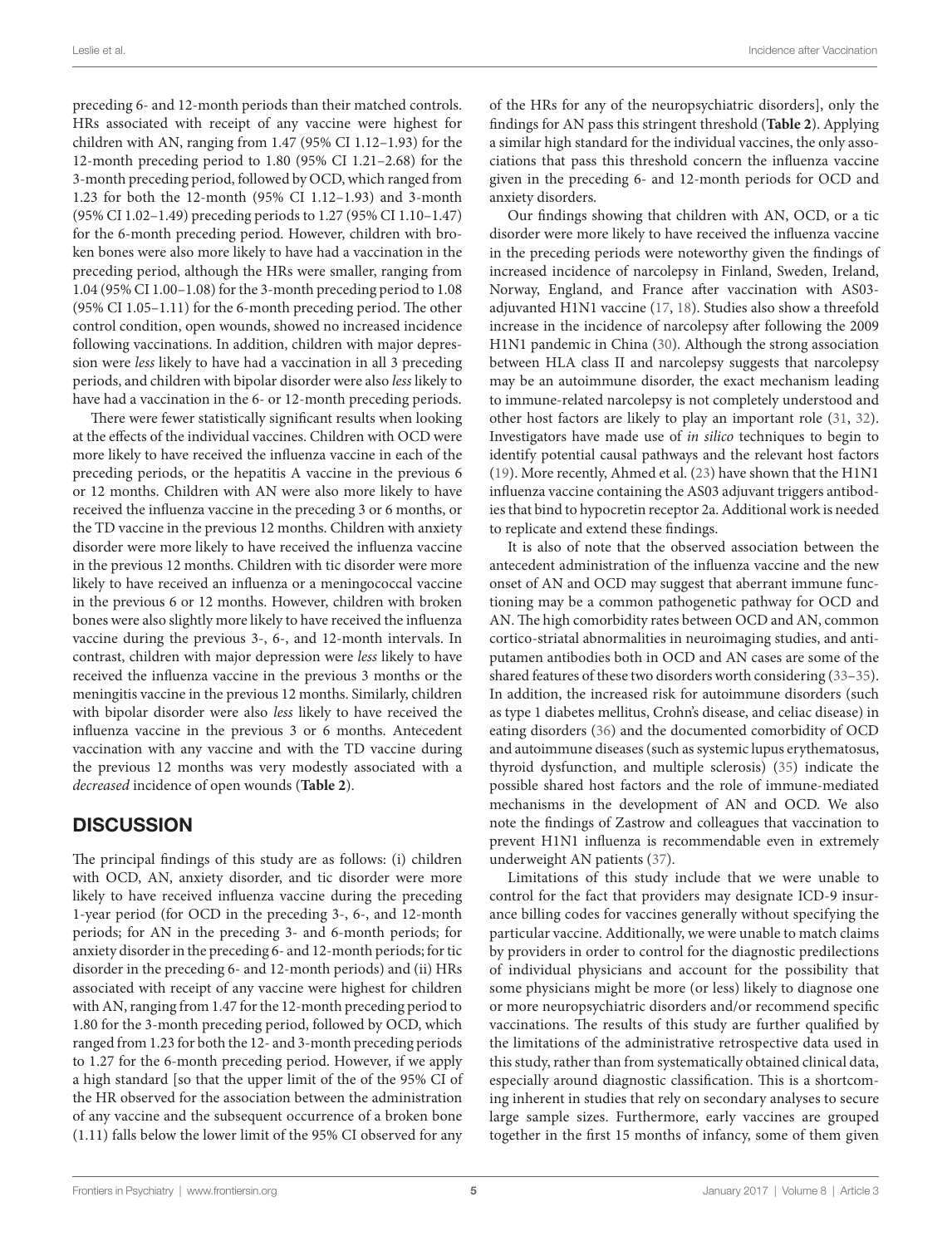simultaneously at one visit and received by most of the infants. This leads to a limitation in analyzing the possibility of the temporal association between individual vaccines and the onset of neuropsychiatric disorders. We deliberately chose our sample from children aged 6–15 years in order to overcome this limitation. Another limitation concerns changes in vaccine guidelines during the time interval used in this analysis. For example, the American Academy of Pediatrics first recommended the use of the conjugate meningococcal vaccine in August 2005 and the varicella booster in April 2007. As a consequence, the size of the cohorts who received these vaccines is smaller in comparison to other vaccines. Another issue concerns the fact that the influenza vaccination is an annual vaccination using a vaccine specific for a given year to protect against the highly variable influenza virus. As a consequence, it is also the most frequently administered vaccine that indeed may well have disproportionately "driven" the "any vaccine" findings (**[Table 1](#page-2-0)**). Given its variability and prevalence, in future studies, it will be important to look yearby-year. Perhaps the largest limitation and potential threat to the study's validity has to do with the fundamental impossibility of detecting a causal relationship within the context of such a case–control study. Indeed, this provides no more than a relative perspective of the potential risk, as opposed to the absolute risk (the real proportion of individuals who had a vaccination and then developed one or more of the investigated conditions) that might be expected to be reasonably small.

Moving forward, our findings require replication in a larger population-based sample, possibly including assessments of various potentially important host factors, e.g., the individual's genomic and epigenomic background, the individual's microbiome, their history of antecedent psychosocial stress, infections, as well as other potentially simultaneously administered vaccinations, the differences in vaccine types, and the route of administration (e.g., intramuscular or intranasal administration of influenza vaccine) as different routes of administration may lead to a difference in immune responses in the host.

It will also be critically important to determine whether or not newly acquired infectious diseases against which the children were vaccinated may themselves lead to an increased incidence to one or more of these neuropsychiatric disorders. In fact, it would not be surprising if the diseases *per se* represent a stronger risk factor than vaccinations. The documented increase in the incidence of narcolepsy following the 2009 H1N1 pandemic in China provides a clear example [\(30](#page-6-18)). Our earlier epidemiological study documenting a temporally related modest increase in the incidence of OCD, tic disorders, and ADHD following a prior streptococcal infection provides another example ([25\)](#page-6-26). Future epidemiologic investigations are needed to address this important question.

The present study has the potential to extend our knowledge about the role of the immune system in some pediatric-onset neuropsychiatric disorders. However, our findings do not demonstrate a causal role of vaccination in the pathoetiology of any of these conditions. This is especially important given the clear public health benefits of the timely administration of vaccines in preventing mortality and morbidity [\(38\)](#page-6-27). Vaccines are among the most successful and cost-effective preventive public health interventions ([39\)](#page-7-0). Vaccination has led to eradication of smallpox, and we are close to the eradication of poliomyelitis across the world. Since most of the vaccine-preventable diseases are contagious from person to person, the increase in numbers of vaccinated individuals will decrease the chance of a disease to spread. Proper vaccination not only protects our generation but also protects future generations against epidemics of diseases. It should always be kept in mind that vaccines are crucial for eradicating infectious diseases and preventing the higher rates of morbidity and mortality due to infections. However, care should be taken to ensure that children scheduled to receive vaccinations are in good health and that recommended precautions are taken at the time a vaccine is to be administered.

## Clinical Significance

These findings provide preliminary epidemiologic evidence that the onset of some pediatric-onset neuropsychiatric disorders, including AN, OCD, anxiety disorders, and tic disorders, may be temporally related to prior vaccinations. Each of these conditions is etiologically heterogeneous, and host factors likely play an important role in a small subset of vulnerable individuals. However, these findings, even if replicated in future studies, do not prove a causal role of vaccination in the pathoetiology of any of these conditions. Indeed, antecedent infections may also increase the risk of developing one or more of these disorders in vulnerable individuals. Finally, given the modest magnitude of these findings and the clear public health benefits of the timely administration of vaccines in preventing mortality and morbidity in childhood, we encourage families to maintain the currently recommended vaccination schedules while taking all necessary precautions as documented by the Centers for Disease Control and Prevention [\(http://www.cdc.gov/vaccines/recs/vac-admin/](http://www.cdc.gov/vaccines/recs/vac-admin/contraindications.htm) [contraindications.htm](http://www.cdc.gov/vaccines/recs/vac-admin/contraindications.htm)).

# AUTHOR NOTES

Data were obtained from the MarketScan® Commercial Claims and Encounters database, which is constructed and maintained by Truven Health Analytics.

# AUTHOR CONTRIBUTIONS

DL, RK, BR, and JL designed the study and wrote the protocol. SG commented on the protocol. DL undertook the statistical analysis. BR, DL, and JL wrote the first draft of the manuscript. All the authors commented on the manuscript. All the authors contributed to and have approved the final manuscript.

# ACKNOWLEDGMENTS

The authors would like to express their thanks to Ivana Kawikova, MD, PhD, for her edits and guidance in preparing this article.

# FUNDING

This research was funded by donations from RK, BR, and Linda Richmand.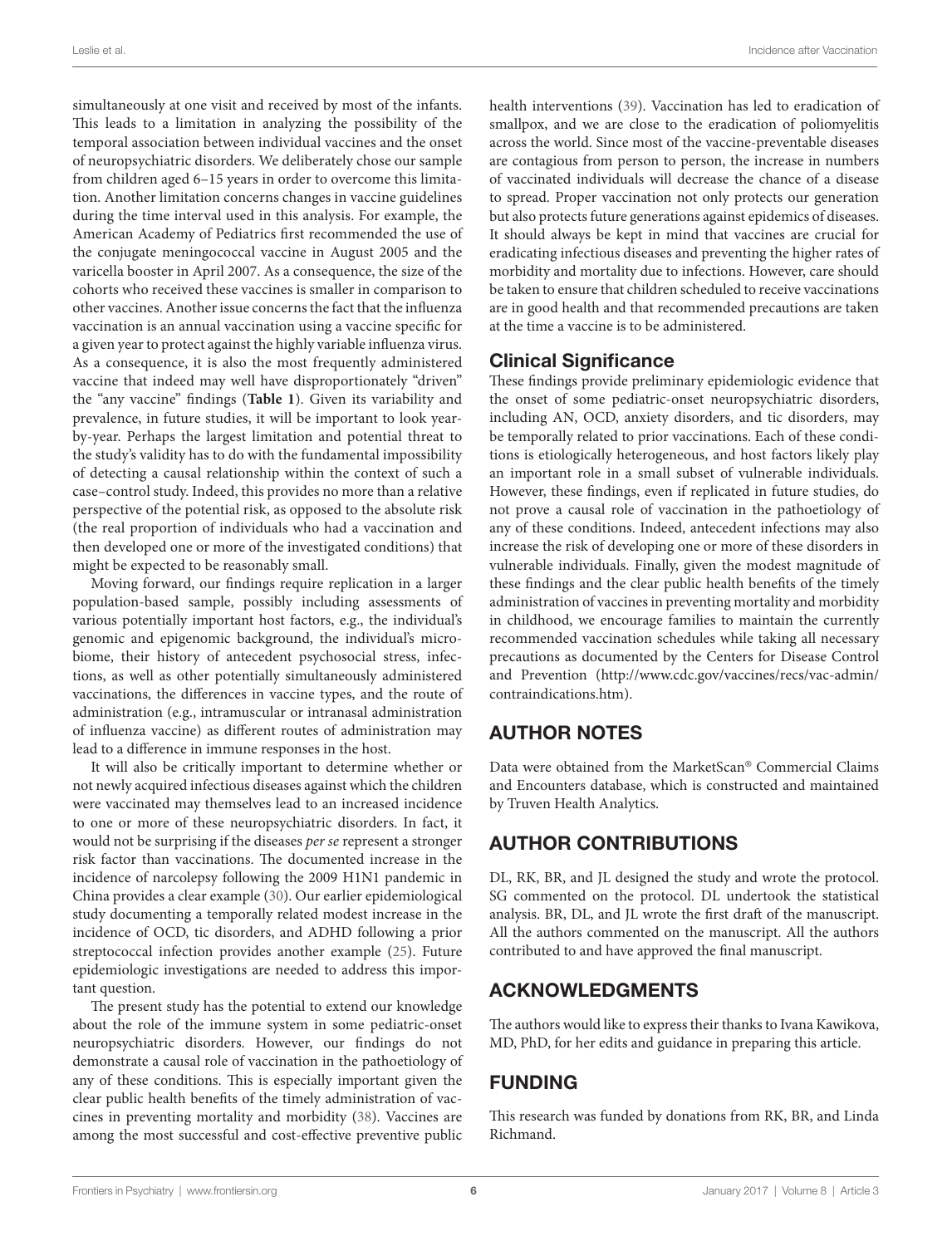## **REFERENCES**

- <span id="page-6-0"></span>1. Leckman JF, Vaccarino FM. Editorial commentary: "what does immunology have to do with brain development and neuropsychiatric disorders?". *Brain Res* (2015) 1617:1–6. doi[:10.1016/j.brainres.2014.09.052](https://doi.org/10.1016/j.brainres.2014.09.052)
- <span id="page-6-1"></span>2. Teixeira AL, Rodrigues DH, Marques AH, Miguel EC, Fontenelle LF. Searching for the immune basis of obsessive-compulsive disorder. *Neuroimmunomodulation* (2014) 21(2–3):152–8. doi:[10.1159/000356554](https://doi.org/10.1159/000356554)
- <span id="page-6-2"></span>3. Williams KA, Swedo SE. Post-infectious autoimmune disorders: Sydenham's chorea, PANDAS and beyond. *Brain Res* (2015) 1617:144–54. doi:[10.1016/j.](https://doi.org/10.1016/j.brainres.2014.09.071) [brainres.2014.09.071](https://doi.org/10.1016/j.brainres.2014.09.071)
- <span id="page-6-3"></span>4. Omodei D, Pucino V, Labruna G, Procaccini C, Galgani M, Perna F, et al. Immune-metabolic profiling of anorexic patients reveals an anti-oxidant and anti-inflammatory phenotype. *Metabolism* (2015) 64(3):396–405. doi:[10.1016/j.metabol.2014.10.025](https://doi.org/10.1016/j.metabol.2014.10.025)
- <span id="page-6-4"></span>5. Martino D, Zis P, Buttiglione M. The role of immune mechanisms in Tourette syndrome. *Brain Res* (2015) 1617:126–43. doi:[10.1016/j.brainres.](https://doi.org/10.1016/j.brainres.2014.04.027) [2014.04.027](https://doi.org/10.1016/j.brainres.2014.04.027)
- <span id="page-6-5"></span>6. Verlaet AA, Noriega DB, Hermans N, Savelkoul HF. Nutrition, immunological mechanisms and dietary immunomodulation in ADHD. *Eur Child Adolesc Psychiatry* (2014) 23(7):519–29. doi[:10.1007/s00787-014-](https://doi.org/10.1007/s00787-014-0522-2) [0522-2](https://doi.org/10.1007/s00787-014-0522-2)
- <span id="page-6-6"></span>7. Lotrich FE. Inflammatory cytokine-associated depression. *Brain Res* (2015) 1617:113–25. doi[:10.1016/j.brainres.2014.06.032](https://doi.org/10.1016/j.brainres.2014.06.032)
- <span id="page-6-7"></span>8. Maletic V, Raison C. Integrated neurobiology of bipolar disorder. *Front Psychiatry* (2014) 5:98. doi:[10.3389/fpsyt.2014.00098](https://doi.org/10.3389/fpsyt.2014.00098)
- <span id="page-6-8"></span>9. Kalkbrenner AE, Schmidt RJ, Penlesky AC. Environmental chemical exposures and autism spectrum disorders: a review of the epidemiological evidence. *Curr Probl Pediatr Adolesc Health Care* (2014) 44(10):277–318. doi:[10.1016/j.cppeds.2014.06.001](https://doi.org/10.1016/j.cppeds.2014.06.001)
- <span id="page-6-9"></span>10. Taylor LE, Swerdfeger AL, Eslick GD. Vaccines are not associated with autism: an evidence-based meta-analysis of case-control and cohort studies. *Vaccine* (2014) 32(29):3623–9. doi:[10.1016/j.vaccine.2014.04.085](https://doi.org/10.1016/j.vaccine.2014.04.085)
- <span id="page-6-10"></span>11. Karussis D, Petrou P. The spectrum of post-vaccination inflammatory CNS demyelinating syndromes. *Autoimmun Rev* (2014) 13(3):215–24. doi:[10.1016/j.autrev.2013.10.003](https://doi.org/10.1016/j.autrev.2013.10.003)
- <span id="page-6-11"></span>12. Pellegrino P, Carnovale C, Perrone V, Pozzi M, Antoniazzi S, Clementi E, et al. Acute disseminated encephalomyelitis onset: evaluation based on vaccine adverse events reporting systems. *PLoS One* (2013) 8(10):e77766. doi[:10.1371/](https://doi.org/10.1371/journal.pone.0077766) [journal.pone.0077766](https://doi.org/10.1371/journal.pone.0077766)
- 13. Pellegrino P, Carnovale C, Pozzi M, Antoniazzi S, Perrone V, Salvati D, et al. On the relationship between human papilloma virus vaccine and autoimmune diseases. *Autoimmun Rev* (2014) 13(7):736–41. doi:[10.1016/j.](https://doi.org/10.1016/j.autrev.2014.01.054) autrey.2014.01.054
- 14. Perricone C, Ceccarelli F, Nesher G, Borella E, Odeh Q, Conti F, et al. Immune thrombocytopenic purpura (ITP) associated with vaccinations: a review of reported cases. *Immunol Res* (2014) 60(2–3):226–35. doi[:10.1007/](https://doi.org/10.1007/s12026-014-8597-x) [s12026-014-8597-x](https://doi.org/10.1007/s12026-014-8597-x)
- 15. Prestel J, Volkers P, Mentzer D, Lehmann HC, Hartung HP, Keller-Stanislawski B, et al. Risk of Guillain-Barre syndrome following pandemic influenza A(H1N1) 2009 vaccination in Germany. *Pharmacoepidemiol Drug Saf* (2014) 23(11):1192–204. doi:[10.1002/pds.3638](https://doi.org/10.1002/pds.3638)
- <span id="page-6-12"></span>16. Rinaldi M, Perricone C, Ortega-Hernandez OD, Perricone R, Shoenfeld Y. Immune thrombocytopaenic purpura: an autoimmune cross-link between infections and vaccines. *Lupus* (2014) 23(6):554–67. doi[:10.1177/](https://doi.org/10.1177/0961203313499959) [0961203313499959](https://doi.org/10.1177/0961203313499959)
- <span id="page-6-13"></span>17. Heier MS, Gautvik KM, Wannag E, Bronder KH, Midtlyng E, Kamaleri Y, et al. Incidence of narcolepsy in Norwegian children and adolescents after vaccination against H1N1 influenza A. *Sleep Med* (2013) 14(9):867–71. doi:[10.1016/j.sleep.2013.03.020](https://doi.org/10.1016/j.sleep.2013.03.020)
- <span id="page-6-14"></span>18. Partinen M, Kornum BR, Plazzi G, Jennum P, Julkunen I, Vaarala O. Narcolepsy as an autoimmune disease: the role of H1N1 infection and vaccination. *Lancet Neurol* (2014) 13(6):600–13. doi:[10.1016/S1474-4422\(14\)](https://doi.org/10.1016/S1474-4422(14)70075-4) [70075-4](https://doi.org/10.1016/S1474-4422(14)70075-4)
- <span id="page-6-21"></span>19. McGarvey PB, Suzek BE, Baraniuk JN, Rao S, Conkright B, Lababidi S, et al. In silico analysis of autoimmune diseases and genetic relationships

to vaccination against infectious diseases. *BMC Immunol* (2014) 15:61. doi:[10.1186/s12865-014-0061-0](https://doi.org/10.1186/s12865-014-0061-0) 

- 20. Nguyen XH, Saoudi A, Liblau RS. Vaccine-associated inflammatory diseases of the central nervous system: from signals to causation. *Curr Opin Neurol* (2016) 29(3):362–71. doi:[10.1097/WCO.0000000000000318](https://doi.org/10.1097/WCO.0000000000000318)
- 21. Häggmark-Månberg A, Zandian A, Forsström B, Khademi M, Lima Bomfim I, Hellström C, et al. Autoantibody targets in vaccine-associated narcolepsy. *Autoimmunity* (2016) 49(6):421–33. doi:[10.1080/08916934.2016.](https://doi.org/10.1080/08916934.2016.1183655) [1183655](https://doi.org/10.1080/08916934.2016.1183655)
- 22. Vogel G. INFLUENZA. Narcolepsy link to pandemic flu vaccine becomes clearer. *Science* (2015) 349(6243):17. doi:[10.1126/science.349.6243.17](https://doi.org/10.1126/science.349.6243.17)
- <span id="page-6-15"></span>23. Ahmed SS, Volkmuth W, Duca J, Corti L, Pallaoro M, Pezzicoli A, et al. Antibodies to influenza nucleoprotein cross-react with human hypocretin receptor 2. *Sci Transl Med* (2015) 7(294):294ra105. doi[:10.1126/scitranslmed.](https://doi.org/10.1126/scitranslmed.aab2354) [aab2354](https://doi.org/10.1126/scitranslmed.aab2354)
- <span id="page-6-16"></span>24. Leslie DL, Martin A. Health care expenditures associated with autism spectrum disorders. *Arch Pediatr Adolesc Med* (2007) 161(4):350–5. doi[:10.1001/](https://doi.org/10.1001/archpedi.161.4.350) [archpedi.161.4.350](https://doi.org/10.1001/archpedi.161.4.350)
- <span id="page-6-26"></span>25. Leslie DL, Kozma L, Martin A, Landeros A, Katsovich L, King RA, et al. Neuropsychiatric disorders associated with streptococcal infection: a case-control study among privately insured children. *J Am Acad Child Adolesc Psychiatry* (2008) 47(10):1166–72. doi:[10.1097/CHI.0b013e31818](https://doi.org/10.1097/CHI.0b013e3181825a3d) [25a3d](https://doi.org/10.1097/CHI.0b013e3181825a3d)
- 26. Shimabukuro TT, Grosse SD, Rice C. Medical expenditures for children with an autism spectrum disorder in a privately insured population. *J Autism Dev Disord* (2008) 38(3):546–52. doi[:10.1007/s10803-007-0424-y](https://doi.org/10.1007/s10803-007-0424-y)
- 27. Zhou F, Shefer A, Kong Y, Nuorti JP. Trends in acute otitis mediarelated health care utilization by privately insured young children in the United States, 1997-2004. *Pediatrics* (2008) 121(2):253–60. doi:[10.1542/peds.](https://doi.org/10.1542/peds.2007-0619) [2007-0619](https://doi.org/10.1542/peds.2007-0619)
- 28. Cortes JE, Curns AT, Tate JE, Cortese MM, Patel MM, Zhou F, et al. Rotavirus vaccine and health care utilization for diarrhea in U.S. children. *N Engl J Med* (2011) 365(12):1108–17. doi:[10.1056/NEJMoa1000446](https://doi.org/10.1056/NEJMoa1000446)
- <span id="page-6-17"></span>29. Leung J, Harpaz R, Molinari NA, Jumaan A, Zhou F. Herpes zoster incidence among insured persons in the United States, 1993-2006: evaluation of impact of varicella vaccination. *Clin Infect Dis* (2011) 52(3):332–40. doi:[10.1093/cid/](https://doi.org/10.1093/cid/ciq077) [ciq077](https://doi.org/10.1093/cid/ciq077)
- <span id="page-6-18"></span>30. Han F, Lin L, Warby SC, Faraco J, Li J, Dong SX, et al. Narcolepsy onset is seasonal and increased following the 2009 H1N1 pandemic in China. *Ann Neurol* (2011) 70(3):410–7. doi:[10.1002/ana.22587](https://doi.org/10.1002/ana.22587)
- <span id="page-6-19"></span>31. Billiard M, Seignalet J, Besset A, Cadilhac J. HLA-DR2 and narcolepsy. *Sleep* (1986) 9(1 Pt 2):149–52.
- <span id="page-6-20"></span>32. Koepsell TD, Longstreth WT, Ton TG. Medical exposures in youth and the frequency of narcolepsy with cataplexy: a population-based case-control study in genetically predisposed people. *J Sleep Res* (2010) 19(1 Pt 1):80–6. doi:[10.1111/j.1365-2869.2009.00756.x](https://doi.org/10.1111/j.1365-2869.2009.00756.x)
- <span id="page-6-22"></span>33. Harel Z, Hallett J, Riggs S, Vaz R, Kiessling L. Antibodies against human putamen in adolescents with anorexia nervosa. *Int J Eat Disord* (2001) 29(4):463–9. doi:[10.1002/eat.1043](https://doi.org/10.1002/eat.1043)
- 34. Kirvan CA, Swedo SE, Snider LA, Cunningham MW. Antibody-mediated neuronal cell signaling in behavior and movement disorders. *J Neuroimmunol* (2006) 179(1–2):173–9. doi[:10.1016/j.jneuroim.2006.06.017](https://doi.org/10.1016/j.jneuroim.2006.06.017)
- <span id="page-6-23"></span>35. Toufexis MD, Hommer R, Gerardi DM, Grant P, Rothschild L, D'Souza P, et al. Disordered eating and food restrictions in children with PANDAS/ PANS. *J Child Adolesc Psychopharmacol* (2015) 25(1):48–56. doi[:10.1089/](https://doi.org/10.1089/cap.2014.0063) [cap.2014.0063](https://doi.org/10.1089/cap.2014.0063)
- <span id="page-6-24"></span>36. Raevuori A, Haukka J, Vaarala O, Suvisaari JM, Gissler M, Grainger M, et al. The increased risk for autoimmune diseases in patients with eating disorders. *PLoS One* (2014) 9(8):e104845. doi:[10.1371/journal.pone.0104845](https://doi.org/10.1371/journal.pone.0104845)
- <span id="page-6-25"></span>37. Zastrow A, Schnitzler P, Eckerle I, Herzog W, Friederich HC. Immunogenicity and safety of H1N1 vaccination in anorexia nervosa – results from a pilot study. *Int J Eat Disord* (2012) 45(1):146–9. doi:[10.1002/eat.20908](https://doi.org/10.1002/eat.20908)
- <span id="page-6-27"></span>38. Andre FE, Booy R, Bock HL, Clemens J, Datta SK, John TJ, et al. Vaccination greatly reduces disease, disability, death and inequity worldwide. *Bull World Health Organ* (2008) 86(2):140–6. doi:[10.2471/BLT.07.](https://doi.org/10.2471/BLT.07.040089) 040089